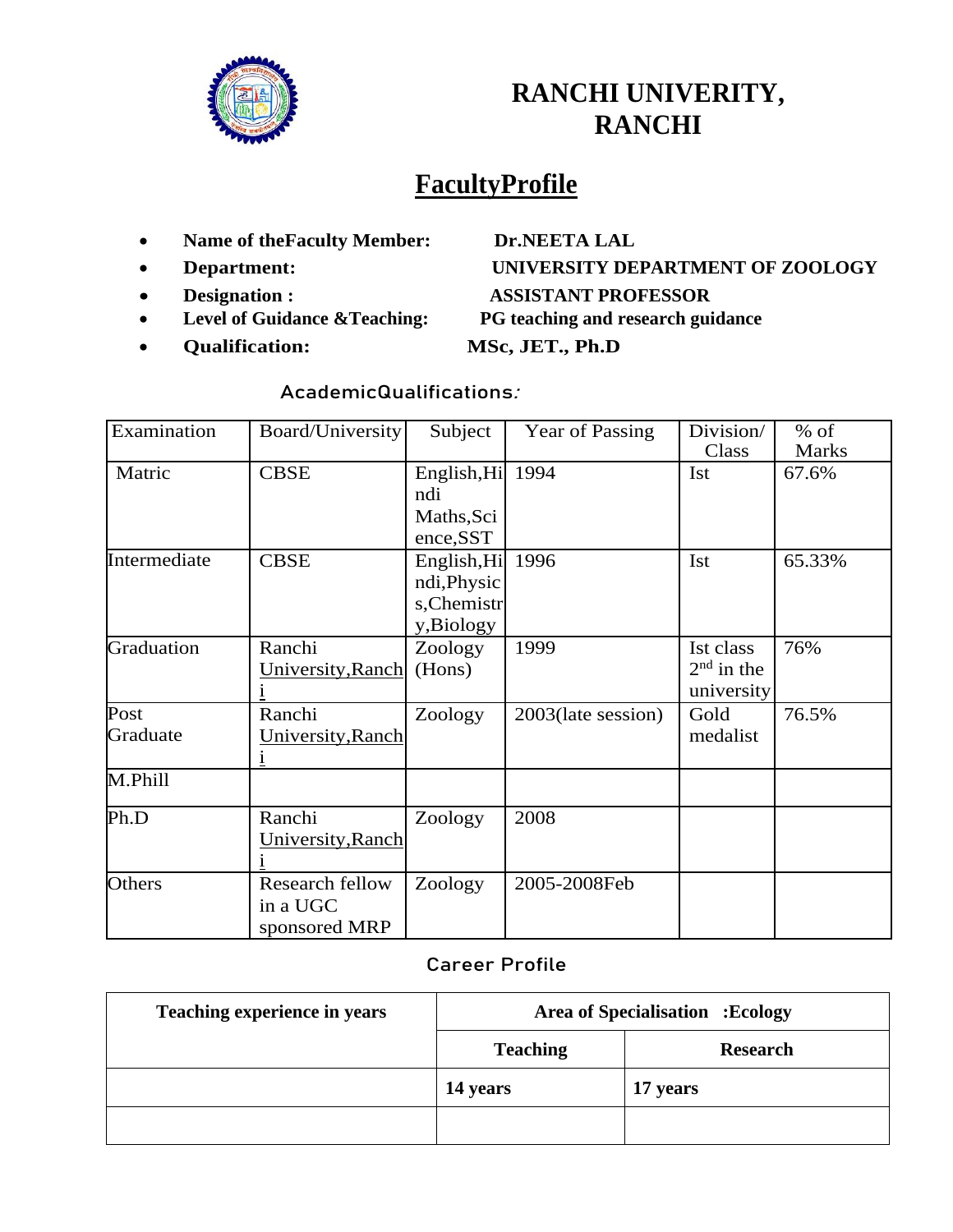| <b>Research Guidance:</b> M.Phil/Ph.D. /D.Sc. /D. Litt (May 2017 to till date): |  |
|---------------------------------------------------------------------------------|--|
|---------------------------------------------------------------------------------|--|

| Name of<br>Research<br>Scholar | Registration No. &<br>Date | Topic of research<br>work                                                                                                                                          | <b>Present Status</b><br>(No. of Ph.D.<br>awarded<br>$\log$ ongoing) |
|--------------------------------|----------------------------|--------------------------------------------------------------------------------------------------------------------------------------------------------------------|----------------------------------------------------------------------|
| <b>Betul Sudharm</b>           | ED322/12 &<br>23.03.2021   | "Study of Paracetamol<br>and combination of<br>parcetamol and<br>papaya seed extract on<br>kidney of male swiss<br>Albino mice"                                    | ongoing                                                              |
| Dolly kumari                   | 16MSZOO2                   | Comparative study of<br>morphological<br>,histological,and<br>histochemical<br>parameters of Epigeic<br>and Endogeic<br>Earthworm species in<br>and around Ranchi" | ongoing                                                              |
| Monika Kumari                  | 1570440&<br>22.02.2022     | "Community<br>composition and<br>population Dynamics<br>of Zooplankton in<br>context of seasonality<br>andphysico-chemical<br>profile of Getalsud<br>dam"          | ongoing                                                              |
| Elisha Hansdak                 | 1351810&<br>12.03.2022     | "Macrobenthic<br>community structure<br>and nutrient dynamics<br>of Getalsud Reservoir<br>of Jharkhand"                                                            | ongoing                                                              |

## **Books authored/Edited/Co-Author Chapter in Book (May 2017 to till date)**

| Name of Books Subjec | Sole or Co-<br>Author | <b>ISBN</b> | Date of<br>Publicatio | Name of<br>Publishers |
|----------------------|-----------------------|-------------|-----------------------|-----------------------|
|                      |                       |             | n                     |                       |
|                      |                       |             |                       |                       |
|                      |                       |             |                       |                       |
|                      |                       |             |                       |                       |
|                      |                       |             |                       |                       |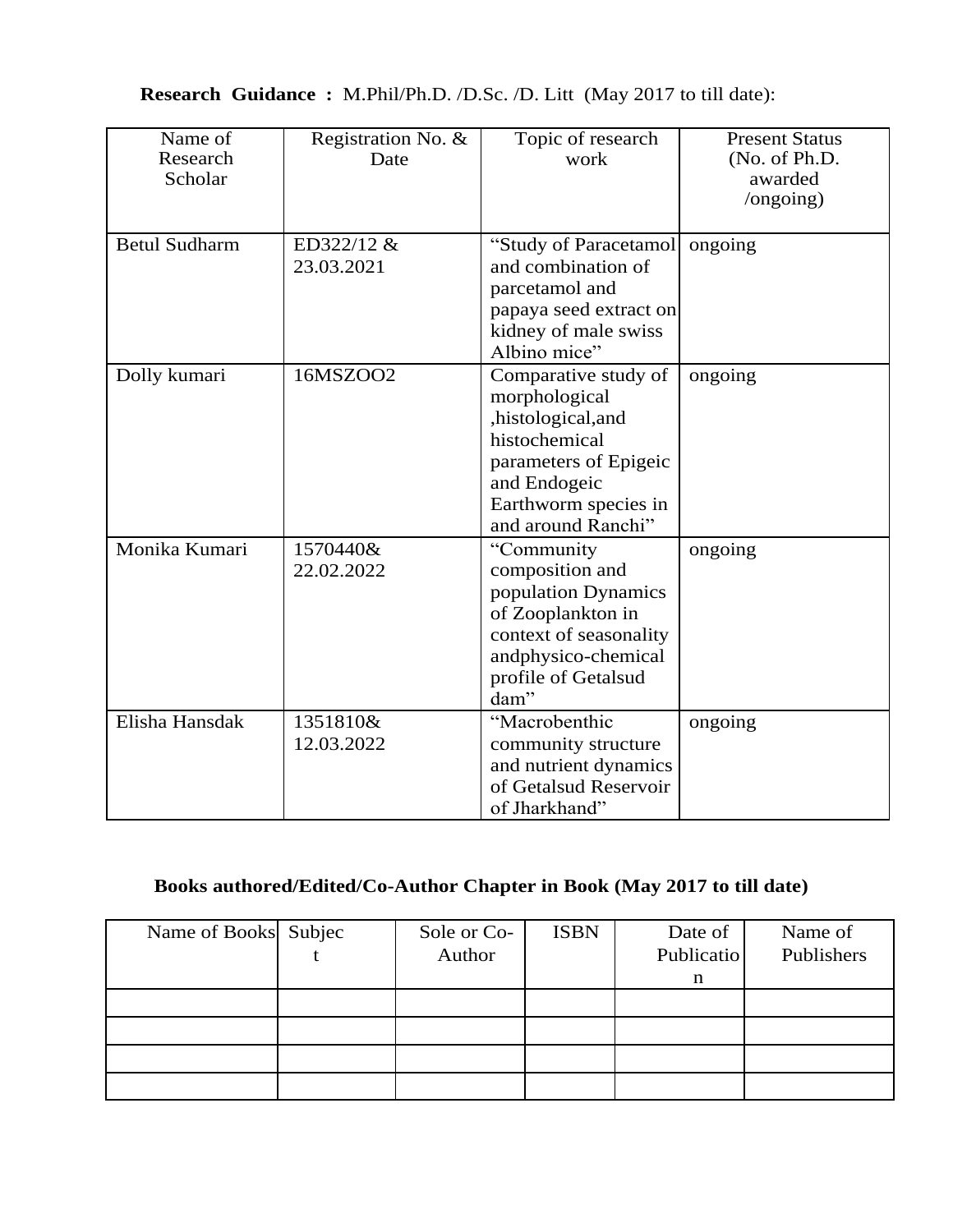#### **Number of Research papers published in Journals/Periodical (May 2017 to till date)**

| Sr.<br>No. | Title with page<br>Nos.                                                                                                                 | <b>ISSN</b> | Name of Journal                                         | Date of Publication |
|------------|-----------------------------------------------------------------------------------------------------------------------------------------|-------------|---------------------------------------------------------|---------------------|
|            |                                                                                                                                         |             |                                                         |                     |
| 01         | "Ameliorative<br>potential of<br>Aqueous extract<br>of Panax<br>Ginseng against<br>Acetamipridindu<br>ced subacute<br>toxixity in Rats" | 0972-8872   | Journal of veterinary<br>pharmacology and<br>toxicology | 16.03.2017          |
| $\theta$   |                                                                                                                                         |             |                                                         |                     |
|            |                                                                                                                                         |             |                                                         |                     |
|            |                                                                                                                                         |             |                                                         |                     |

### **No. of seminars/conferences/workshop attended/organised (May 2017 to till date):**

| Seminar/Conference                                                                                               | Date of Participation | National/International |
|------------------------------------------------------------------------------------------------------------------|-----------------------|------------------------|
| Regional Workshop on<br>Research based Pedagogical<br>tools .(IISER ,Sponsored by<br>DST&DST)                    | 6 -8 September, 2018  | MHRD, INDIA            |
| Challenges and oppprtunities<br>in life science, (CUJ)                                                           | 20.04.2018            | <b>NATIONAL</b>        |
| Developing talent for global<br>achievements andchallenges<br>for professional schools                           | 06.04.2018            | <b>INTERNATIONAL</b>   |
| Webinar on impact s of Covid 10.08.2020<br>19 pandemic andNSS activites                                          |                       | <b>NATIONAL</b>        |
| Webinar on Metagenomics for 15.08.2020<br>climate resilience                                                     |                       | <b>NATIONAL</b>        |
| National web conference on<br>Plastic and E waste<br>manangement                                                 | 13.08.2020-15.08.2020 | <b>NATIONAL</b>        |
| Webinar on structure, immune<br>responses, possible therapies<br>and plant based interventions                   | 16.08.2020            | <b>NATIONAL</b>        |
| National webinar on Impact of 07.08.2020<br>Covid 10 on Noosphere                                                |                       | <b>NATIONAL</b>        |
| Webinar on role of Guidance<br>and carrer counseling in<br>perspective of present<br>pandemic situation of Covid | 05.08.2020-06.08.2020 | <b>NATIONAL</b>        |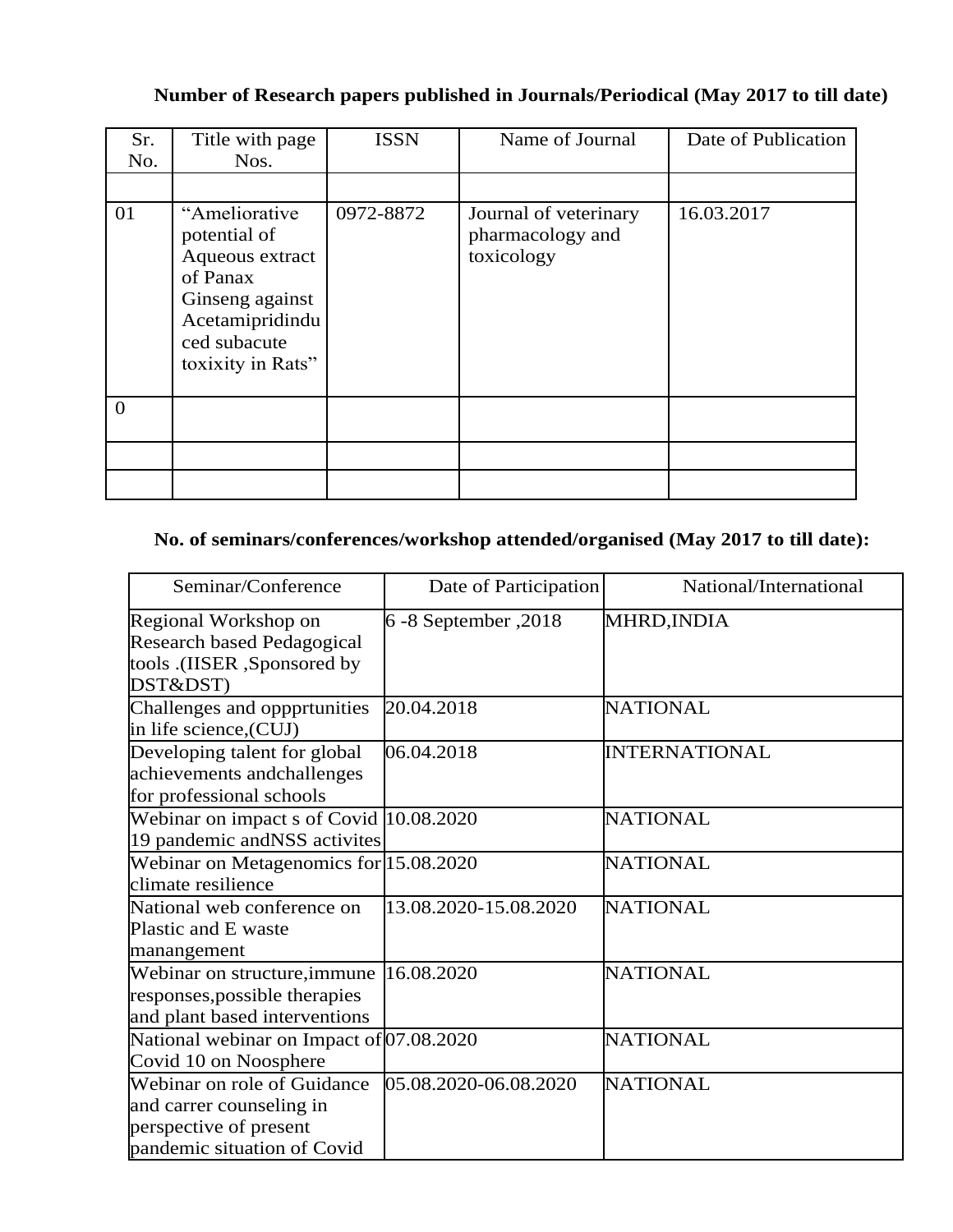| 19                                                                                                                           |                       |                      |
|------------------------------------------------------------------------------------------------------------------------------|-----------------------|----------------------|
| Reshaping India Post Covid<br>19                                                                                             | 10.08.2020-11.08.2020 | <b>NATIONAL</b>      |
| Breakthrough in Cell<br>Science, WB                                                                                          | 09.08.2020            | <b>INTERNATIONAL</b> |
| Role of medicinal plants<br>duringCovid 19                                                                                   | 20.07.2020            | <b>NATIONAL</b>      |
| Impact of virus and vector on<br>human health                                                                                | 05.08.2020            | <b>NATIONAL</b>      |
| Webconference on challenges  18.08.2020-19.08.2020<br>and opportunities in life<br>science                                   |                       | <b>NATIONAL</b>      |
| Econference on distribution of $17.08.2020$<br>linux distribution , cloud and<br>mobile devices                              |                       | <b>INTERNATIONAL</b> |
| Webinar on SCORPIONS: The 08.08.2020<br>incredible arachnids                                                                 |                       | <b>NATIONAL</b>      |
| National webinar on what is<br>health.                                                                                       | 23.09.2020            | <b>NATIONAL</b>      |
| Perspective of fish taxonomy                                                                                                 | 20.09.2020            | <b>INTERNATIONAL</b> |
| Webinar on research<br>methodology                                                                                           | 17.09.2020            | <b>NATIONAL</b>      |
| Webinar on toxins                                                                                                            | 05.09.2020            | <b>NATIONAL</b>      |
| Unconventional gas reservoirs 07.09.2020<br><challenges in="" india<="" td=""><td></td><td><b>NATIONAL</b></td></challenges> |                       | <b>NATIONAL</b>      |
| Webinar on guidelines for a<br>successful ethical reviews of<br>proposals                                                    | 25.09.2020            | <b>NATIONAL</b>      |
| State level webinar on women 29.08.2020<br>and the pandemic                                                                  |                       | <b>NATIONAL</b>      |
| Webinar on role of internal<br>complaints committee in<br>handling workplace<br>harassment                                   | 28.08.2020            | <b>NATIONAL</b>      |
| Webinar on role of<br>microenvironment in cancer<br>progression                                                              | 18.08.2020            | <b>NATIONAL</b>      |
| Webinar on research ethics<br>and Plegarism, crisis and cure                                                                 | 20.08.2020            | <b>NATIONAL</b>      |
| International webinar on<br>Toxins The source of<br>inspiration for fascinating<br>basic and applied research                | 05.09.2020            | <b>INTERNATIONAL</b> |
| Webinar on You are a great<br>teacher believe it or not                                                                      | 03.10.2020            | <b>NATIONAL</b>      |
| Webinar on Covid 10:A<br>global pandemic                                                                                     | 04.0.2020             | <b>INTERNATIONAL</b> |